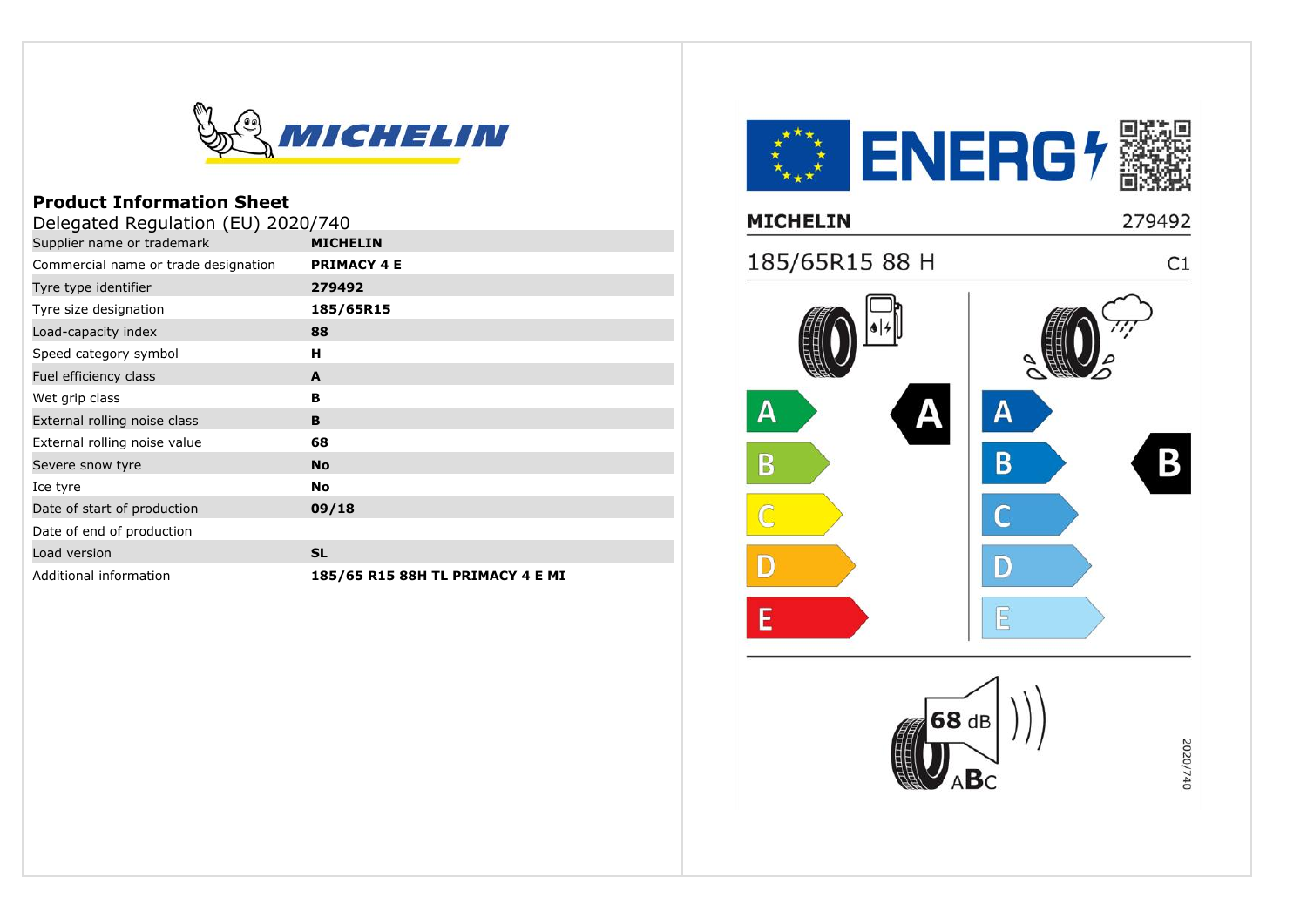

## **Product Information Sheet**

| Delegated Regulation (EU) 2020/740   |                                   |  |
|--------------------------------------|-----------------------------------|--|
| Supplier name or trademark           | <b>MICHELIN</b>                   |  |
| Commercial name or trade designation | <b>PRIMACY 4 S3</b>               |  |
| Tyre type identifier                 | 768534                            |  |
| Tyre size designation                | 195/55R16                         |  |
| Load-capacity index                  | 87                                |  |
| Speed category symbol                | н                                 |  |
| Fuel efficiency class                | A                                 |  |
| Wet grip class                       | в                                 |  |
| External rolling noise class         | B                                 |  |
| External rolling noise value         | 69                                |  |
| Severe snow tyre                     | <b>No</b>                         |  |
| Ice tyre                             | <b>No</b>                         |  |
| Date of start of production          | 49/18                             |  |
| Date of end of production            |                                   |  |
| Load version                         | <b>SL</b>                         |  |
| Additional information               | 195/55 R16 87H TL PRIMACY 4 S3 MI |  |

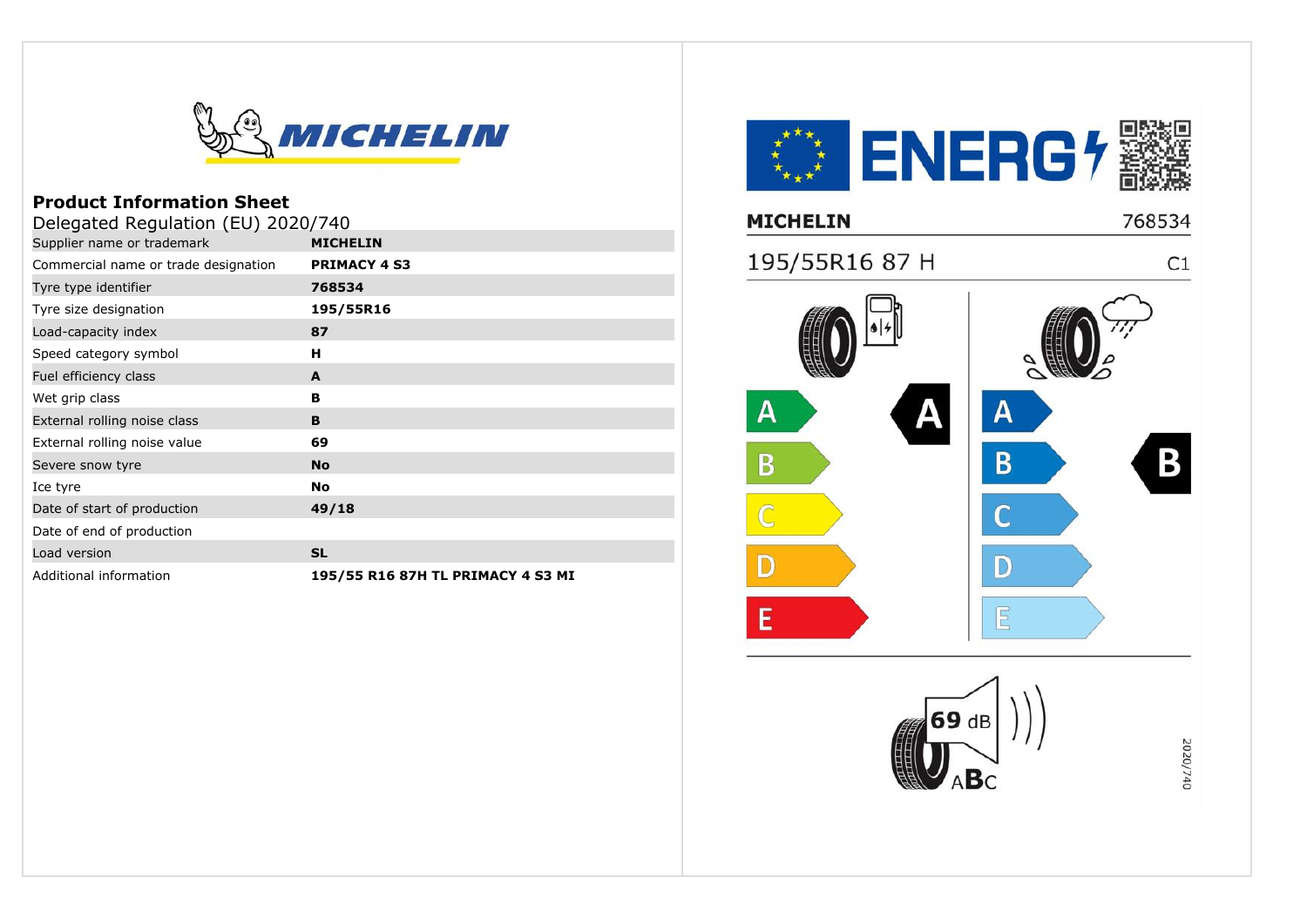# **Product Information Sheet**

| Delegated Regulation (EU) 2020/740   |                     |
|--------------------------------------|---------------------|
| Supplier name or trademark           | <b>Continental</b>  |
| Commercial name or trade designation | <b>EcoContact 6</b> |
| Tyre type identifier                 | 0311208             |
| Tyre size designation                | 205/55 R 17         |
| Load-capacity index                  | 91                  |
| Speed category symbol                | v                   |
| <b>Fuel efficiency class</b>         | $\mathbf{A}$        |
| Wet grip class                       | A                   |
| <b>External rolling noise class</b>  | B                   |
| External rolling noise value         | 71 dB               |
| Severe snow tyre                     | <b>No</b>           |
| Ice tyre                             | No                  |
| Date of start of production          | 05/21               |
| Date of end of production            |                     |
| Load version                         | <b>SL</b>           |
| <b>Additional information</b>        |                     |